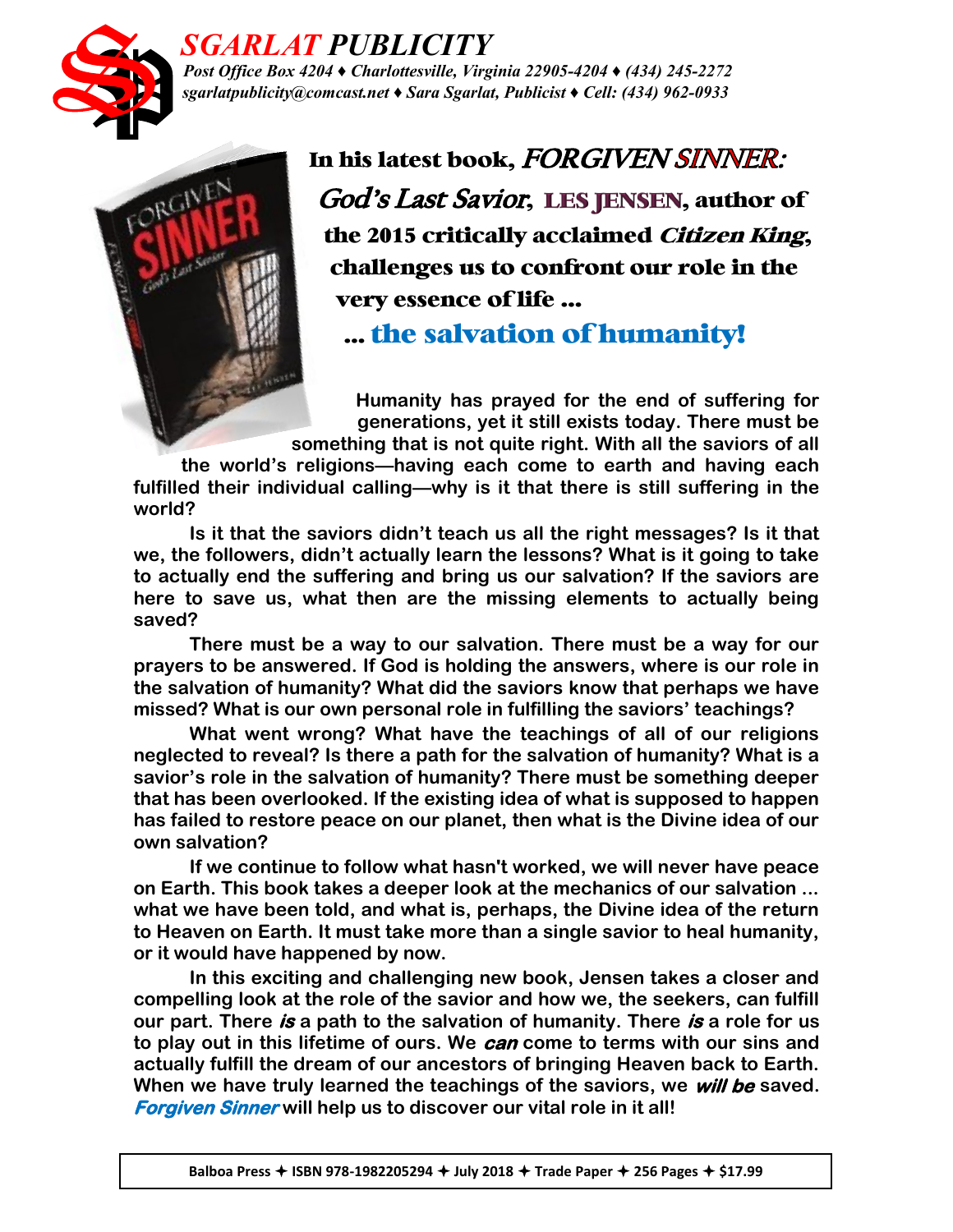

## LES JENSEN

**Author, radio host, speaker, energy master and visionary, Les was born into a Mormon household in Brigham City, Utah, the last of seven children. This laissez faire situation allowed him significant freedom to explore his strong sense of independence and to indulge his curiosity about the world around him, how it worked, and the people within it. His technical skills eventually led to a very successful career in engineering in the broadcast industry, and it was here that he experienced a "spiritual awakening." He hadn't had a spiritual notion of himself before that, but decades of studying the nature of frequency, energy and very high levels of power in television had prepared him for working with the energy of human consciousness.**

**And then his life-path changed. Everything Les had learned about energy would later show up in many ways, including his writings. His language was that of karma, emotions, mental stigmas, energy bodies, and levels of consciousness (and the power behind them). Meanwhile, years before becoming an author, Les experienced this energy in the form of a lifechanging moment when he "broke himself wide open." He felt so much energy pouring out of his personal persona that he went inside his inner self and started cleaning up whatever he found that didn't serve his well-being.**

**More or "less" naturally, such life-altering changes led to the creation of New Human Living in 2009, a global platform to assist humanity in discovering its own truth. Without any bias towards a religious group or existing establishment, Les kept the focus of all of his material on the personal empowerment of the individual, where the guidance of the best life path came from each individual's heart. Based on the notion that the Kingdom of Heaven is within each one of us now and always, and by keeping the focus on the purity of the individual's energy, Les' material transcends the inherent cultural bias of those existing establishments' beliefs.**



**His e-book, Personal Power Fundamentals, a review of the fundamental nature of our own personal power, including how to overcome one's karmic propensities, appeared in 2013, followed by publication of Citizen King: The New Age of Power in 2015, a critically acclaimed exploration of how we can show up in an authentic and powerful way, fulfilling the vision of our heart and soul.**



**Les lives in Colorado, where he enjoys hiking, exploring the Rocky Mountains, and engaging others in passionate dialogue about the philosophy of our human nature. To learn more, visit his Websites at [www.NewHumanLiving.com](http://www.NewHumanLiving.com/) and [www.LesJensen.com.](http://www.LesJensen.com/)**